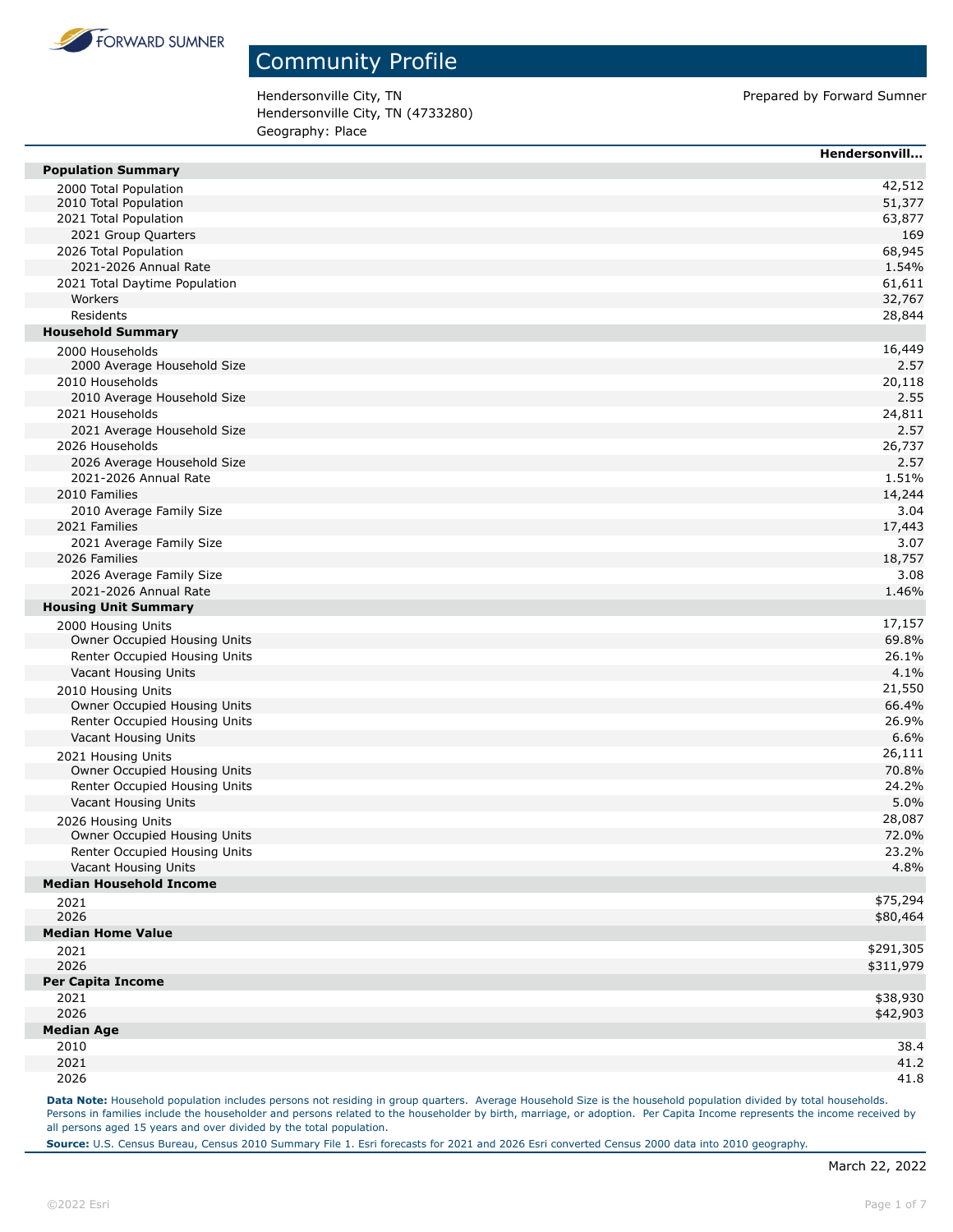

Hendersonville City, TN endersonville City, TN Hendersonville City, TN (4733280) Geography: Place

|                                            | Hendersonvill |
|--------------------------------------------|---------------|
| 2021 Households by Income                  |               |
| Household Income Base                      | 24,811        |
| $<$ \$15,000                               | 3.6%          |
| $$15,000 - $24,999$                        | 4.1%          |
| \$25,000 - \$34,999                        | 7.1%          |
| \$35,000 - \$49,999                        | 14.2%         |
| \$50,000 - \$74,999                        | 20.7%         |
| \$75,000 - \$99,999                        | 15.5%         |
| \$100,000 - \$149,999                      | 18.2%         |
| \$150,000 - \$199,999                      | 7.9%          |
| $$200,000+$                                | 8.6%          |
| Average Household Income                   | \$99,386      |
| 2026 Households by Income                  |               |
| Household Income Base                      | 26,737        |
| $<$ \$15,000                               | 3.0%          |
| $$15,000 - $24,999$                        | 3.4%          |
| \$25,000 - \$34,999                        | 6.1%          |
| \$35,000 - \$49,999                        | 12.7%         |
| \$50,000 - \$74,999                        | 20.4%         |
| \$75,000 - \$99,999                        | 15.9%         |
| $$100,000 - $149,999$                      | 19.6%         |
| \$150,000 - \$199,999                      | 9.3%          |
| \$200,000+                                 | 9.6%          |
| Average Household Income                   | \$109,639     |
| 2021 Owner Occupied Housing Units by Value |               |
| Total                                      | 18,481        |
| $<$ \$50,000                               | 0.5%          |
| \$50,000 - \$99,999                        | 0.7%          |
| \$100,000 - \$149,999                      | 4.4%          |
| \$150,000 - \$199,999                      | 10.4%         |
| \$200,000 - \$249,999                      | 17.9%         |
| \$250,000 - \$299,999                      | 19.5%         |
| \$300,000 - \$399,999                      | 25.5%         |
| \$400,000 - \$499,999                      | 9.6%          |
| \$500,000 - \$749,999                      | 7.4%          |
| \$750,000 - \$999,999                      | 2.3%          |
| \$1,000,000 - \$1,499,999                  | 1.7%          |
| \$1,500,000 - \$1,999,999                  | 0.0%          |
| $$2,000,000 +$                             | 0.1%          |
| Average Home Value                         | \$340,520     |
| 2026 Owner Occupied Housing Units by Value |               |
| Total                                      | 20,231        |
| $<$ \$50,000                               | 0.2%          |
| \$50,000 - \$99,999                        | 0.3%          |
| $$100,000 - $149,999$                      | 2.4%          |
| \$150,000 - \$199,999                      | 7.5%          |
| \$200,000 - \$249,999                      | 16.3%         |
| \$250,000 - \$299,999                      | 19.8%         |
| \$300,000 - \$399,999                      | 28.2%         |
| \$400,000 - \$499,999                      | 11.2%         |
| \$500,000 - \$749,999                      | 8.9%          |
| \$750,000 - \$999,999                      | 2.7%          |
| \$1,000,000 - \$1,499,999                  | 2.2%          |
| \$1,500,000 - \$1,999,999                  | 0.0%          |
| $$2,000,000 +$                             | 0.1%          |
| Average Home Value                         | \$366,157     |

**Data Note:** Income represents the preceding year, expressed in current dollars. Household income includes wage and salary earnings, interest dividends, net rents, pensions, SSI and welfare payments, child support, and alimony.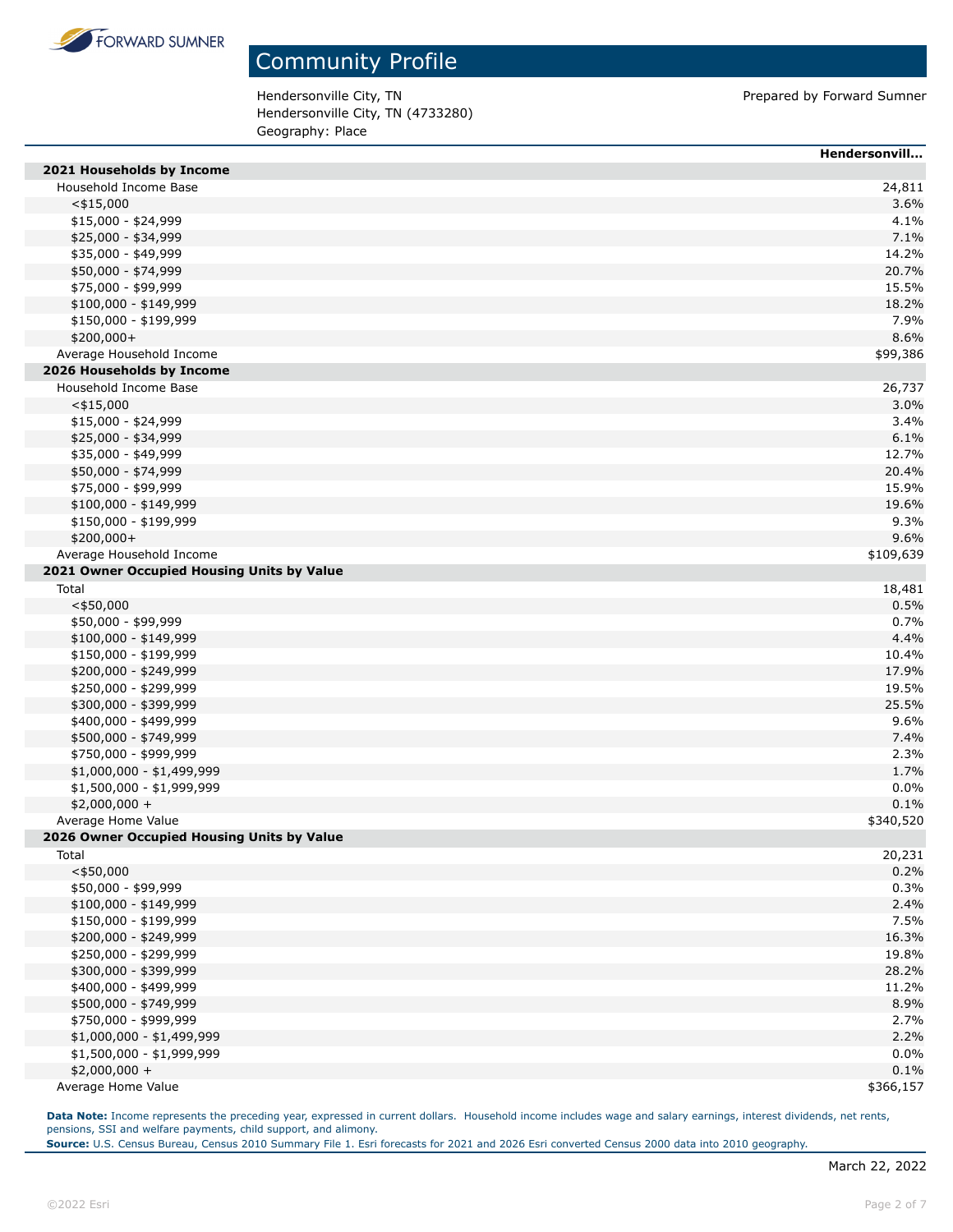

Hendersonville City, TN endersonville City, TN Hendersonville City, TN (4733280) Geography: Place

|                               | Hendersonvill |
|-------------------------------|---------------|
| 2010 Population by Age        |               |
| Total                         | 51,377        |
| $0 - 4$                       | 6.4%          |
| $5 - 9$                       | 7.3%          |
| $10 - 14$                     | 7.6%          |
| $15 - 24$                     | 11.8%         |
| $25 - 34$                     | 11.9%         |
| $35 - 44$                     | 15.3%         |
| $45 - 54$                     | 15.1%         |
| $55 - 64$                     | 11.9%         |
| $65 - 74$                     | 7.5%          |
| $75 - 84$                     | 3.8%          |
| $85 +$                        | 1.5%          |
| $18 +$                        | 74.2%         |
| 2021 Population by Age        |               |
| Total                         | 63,877        |
| $0 - 4$                       | 5.4%          |
| $5 - 9$                       | 6.1%          |
| $10 - 14$                     | 6.7%          |
| $15 - 24$                     | 12.1%         |
| $25 - 34$                     | 12.1%         |
| $35 - 44$                     | 12.5%         |
| $45 - 54$                     | 13.9%         |
| $55 - 64$                     | 13.3%         |
| $65 - 74$                     | 10.4%         |
| 75 - 84                       | 5.4%          |
| $85 +$                        | 2.0%          |
| $18 +$                        | 77.8%         |
| 2026 Population by Age        |               |
| Total                         | 68,943        |
| $0 - 4$                       | 5.4%          |
| $5 - 9$                       | 5.8%          |
| $10 - 14$                     | 6.3%          |
| $15 - 24$                     | 11.4%         |
| $25 - 34$                     | 12.7%         |
| $35 - 44$                     | 12.3%         |
| $45 - 54$                     | 13.1%         |
| $55 - 64$                     | 13.2%         |
| $65 - 74$                     | 10.8%         |
| 75 - 84                       | 6.7%          |
| $85 +$                        | 2.4%          |
| $18 +$                        | 78.6%         |
|                               |               |
| <b>2010 Population by Sex</b> |               |
| Males                         | 24,808        |
| Females                       | 26,569        |
| 2021 Population by Sex        |               |
| Males                         | 30,950        |
| Females                       | 32,927        |
| 2026 Population by Sex        |               |
| Males                         | 33,344        |
| Females                       | 35,599        |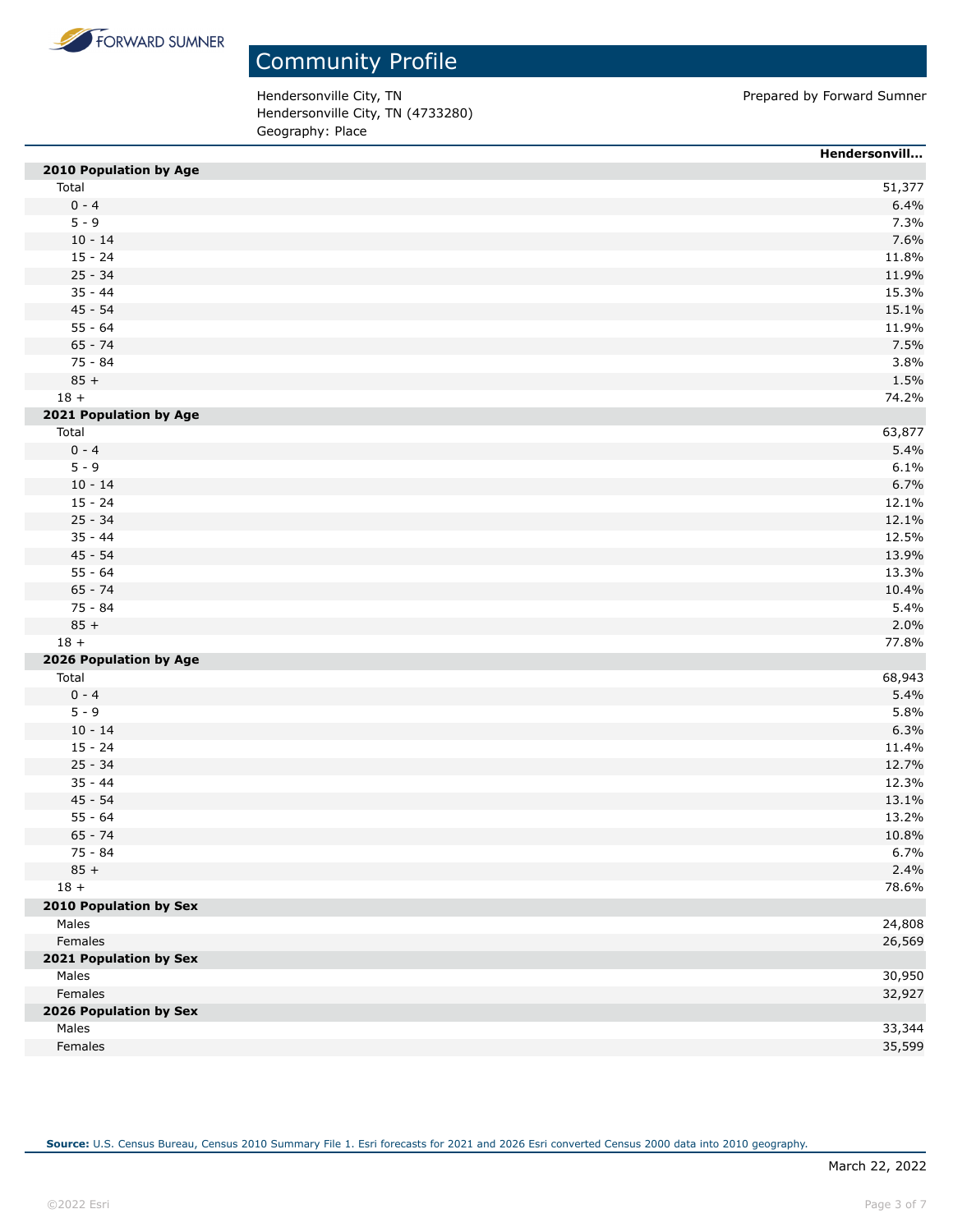

Hendersonville City, TN endersonville City, TN Hendersonville City, TN (4733280) Geography: Place

|                                                          | Hendersonvill |
|----------------------------------------------------------|---------------|
| 2010 Population by Race/Ethnicity                        |               |
| Total                                                    | 51,377        |
| White Alone                                              | 88.7%         |
| <b>Black Alone</b>                                       | 6.3%          |
| American Indian Alone                                    | 0.3%          |
| Asian Alone                                              | 1.6%          |
| Pacific Islander Alone                                   | 0.1%          |
| Some Other Race Alone                                    | 1.2%          |
| Two or More Races                                        | 1.9%          |
| Hispanic Origin                                          | 3.6%          |
| Diversity Index                                          | 26.5          |
| 2021 Population by Race/Ethnicity                        |               |
| Total                                                    | 63,878        |
| White Alone                                              | 84.5%         |
| <b>Black Alone</b>                                       | 8.2%          |
| American Indian Alone                                    | 0.3%          |
| Asian Alone                                              | 2.4%          |
| Pacific Islander Alone                                   | 0.1%          |
| Some Other Race Alone                                    | 1.8%          |
| Two or More Races                                        | 2.8%          |
| Hispanic Origin                                          | 5.2%          |
| Diversity Index                                          | 35.0          |
| 2026 Population by Race/Ethnicity                        |               |
| Total                                                    | 68,944        |
| White Alone                                              | 82.4%         |
| <b>Black Alone</b>                                       | 9.3%          |
| American Indian Alone                                    | 0.3%          |
| Asian Alone                                              | 3.0%          |
| Pacific Islander Alone                                   | 0.1%          |
| Some Other Race Alone                                    | 1.9%          |
| Two or More Races                                        | 3.1%          |
| Hispanic Origin                                          | 6.0%          |
| Diversity Index                                          | 38.9          |
| 2010 Population by Relationship and Household Type       |               |
| Total                                                    | 51,377        |
| In Households                                            | 99.7%         |
| In Family Households                                     | 85.9%         |
| Householder                                              | 27.7%         |
| Spouse                                                   | 21.8%         |
| Child                                                    | 32.1%         |
| Other relative                                           | 2.6%          |
| Nonrelative                                              |               |
|                                                          | 1.6%          |
| In Nonfamily Households                                  | 13.8%         |
| In Group Quarters<br><b>Institutionalized Population</b> | 0.3%          |
|                                                          | 0.2%          |
| Noninstitutionalized Population                          | 0.0%          |

Data Note: Persons of Hispanic Origin may be of any race. The Diversity Index measures the probability that two people from the same area will be from different race/ ethnic groups. **Source:** U.S. Census Bureau, Census 2010 Summary File 1. Esri forecasts for 2021 and 2026 Esri converted Census 2000 data into 2010 geography.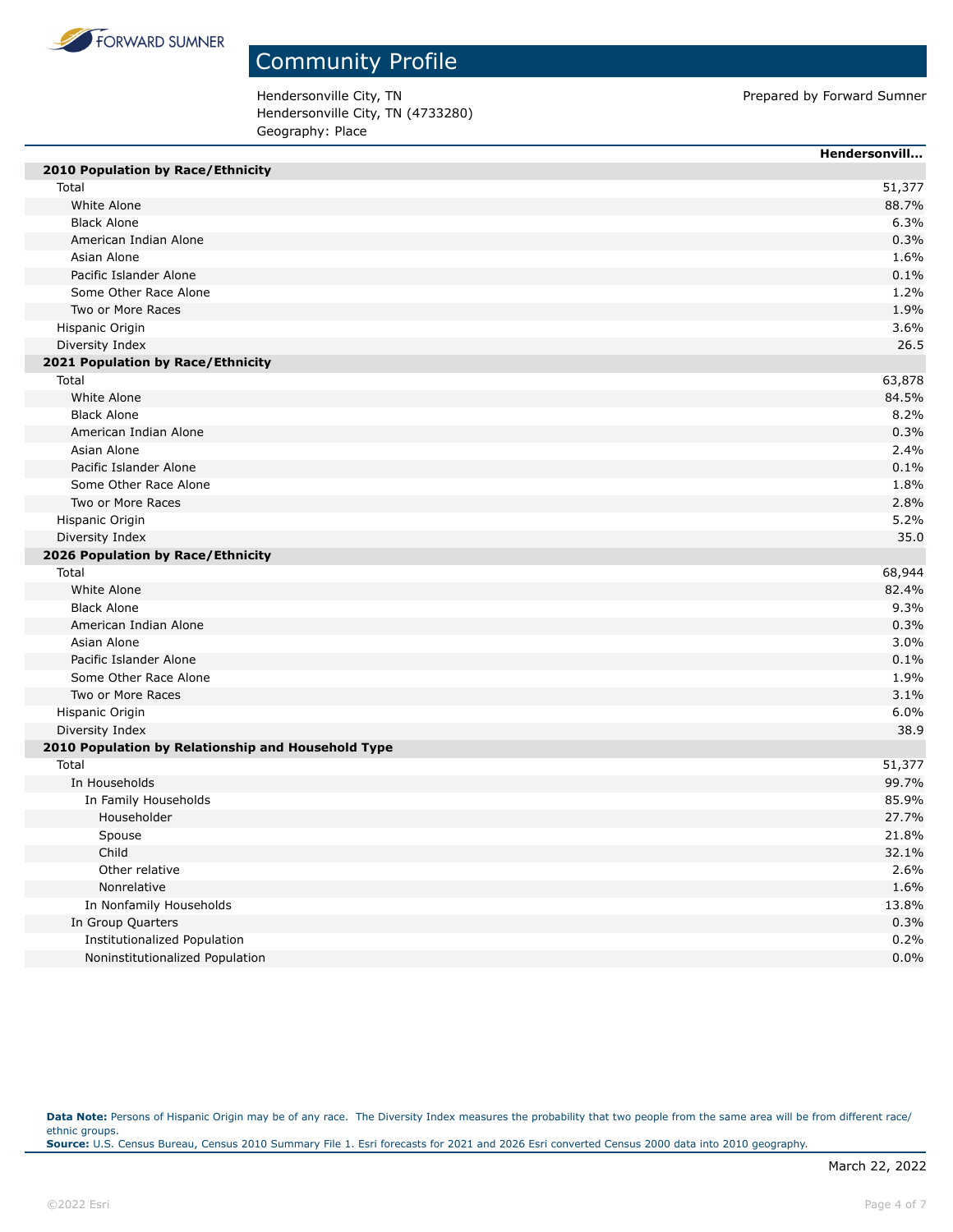

П

### Community Profile

Hendersonville City, TN endersonville City, TN Hendersonville City, TN (4733280) Geography: Place

|                                               | Hendersonvill |
|-----------------------------------------------|---------------|
| 2021 Population 25+ by Educational Attainment |               |
| Total                                         | 44,521        |
| Less than 9th Grade                           | 1.8%          |
| 9th - 12th Grade, No Diploma                  | 3.5%          |
| High School Graduate                          | 20.8%         |
| GED/Alternative Credential                    | 2.8%          |
| Some College, No Degree                       | 21.5%         |
| Associate Degree                              | 9.6%          |
| Bachelor's Degree                             | 26.6%         |
| Graduate/Professional Degree                  | 13.4%         |
| 2021 Population 15+ by Marital Status         |               |
| Total                                         | 52,238        |
| Never Married                                 | 26.0%         |
| Married                                       | 56.5%         |
| Widowed                                       | 5.7%          |
| Divorced                                      | 11.8%         |
| 2021 Civilian Population 16+ in Labor Force   |               |
| Civilian Population 16+                       | 36,664        |
| Population 16+ Employed                       | 96.3%         |
| Population 16+ Unemployment rate              | 3.7%          |
| Population 16-24 Employed                     | 12.5%         |
| Population 16-24 Unemployment rate            | 4.8%          |
| Population 25-54 Employed                     | 61.3%         |
| Population 25-54 Unemployment rate            | 3.5%          |
| Population 55-64 Employed                     | 18.5%         |
| Population 55-64 Unemployment rate            | 2.5%          |
| Population 65+ Employed                       | 7.7%          |
| Population 65+ Unemployment rate              | 6.0%          |
| 2021 Employed Population 16+ by Industry      |               |
| Total                                         | 35,314        |
| Agriculture/Mining                            | 0.1%          |
| Construction                                  | 5.4%          |
| Manufacturing                                 | 9.8%          |
| Wholesale Trade                               | 4.1%          |
| Retail Trade                                  | 10.8%         |
| Transportation/Utilities                      | 6.0%          |
| Information                                   | 1.4%          |
| Finance/Insurance/Real Estate                 | 7.8%          |
| <b>Services</b>                               | 50.0%         |
| <b>Public Administration</b>                  | 4.6%          |
| 2021 Employed Population 16+ by Occupation    |               |
| Total                                         | 35,313        |
| <b>White Collar</b>                           | 72.5%         |
| Management/Business/Financial                 | 22.5%         |
| Professional                                  | 24.1%         |
| Sales                                         | 11.6%         |
| Administrative Support                        | 14.3%         |
| Services                                      | 11.9%         |
| <b>Blue Collar</b>                            | 15.6%         |
| Farming/Forestry/Fishing                      | 0.1%          |
| Construction/Extraction                       | 3.2%          |
| Installation/Maintenance/Repair               | 2.6%          |
| Production                                    | 4.6%          |
| Transportation/Material Moving                | 5.1%          |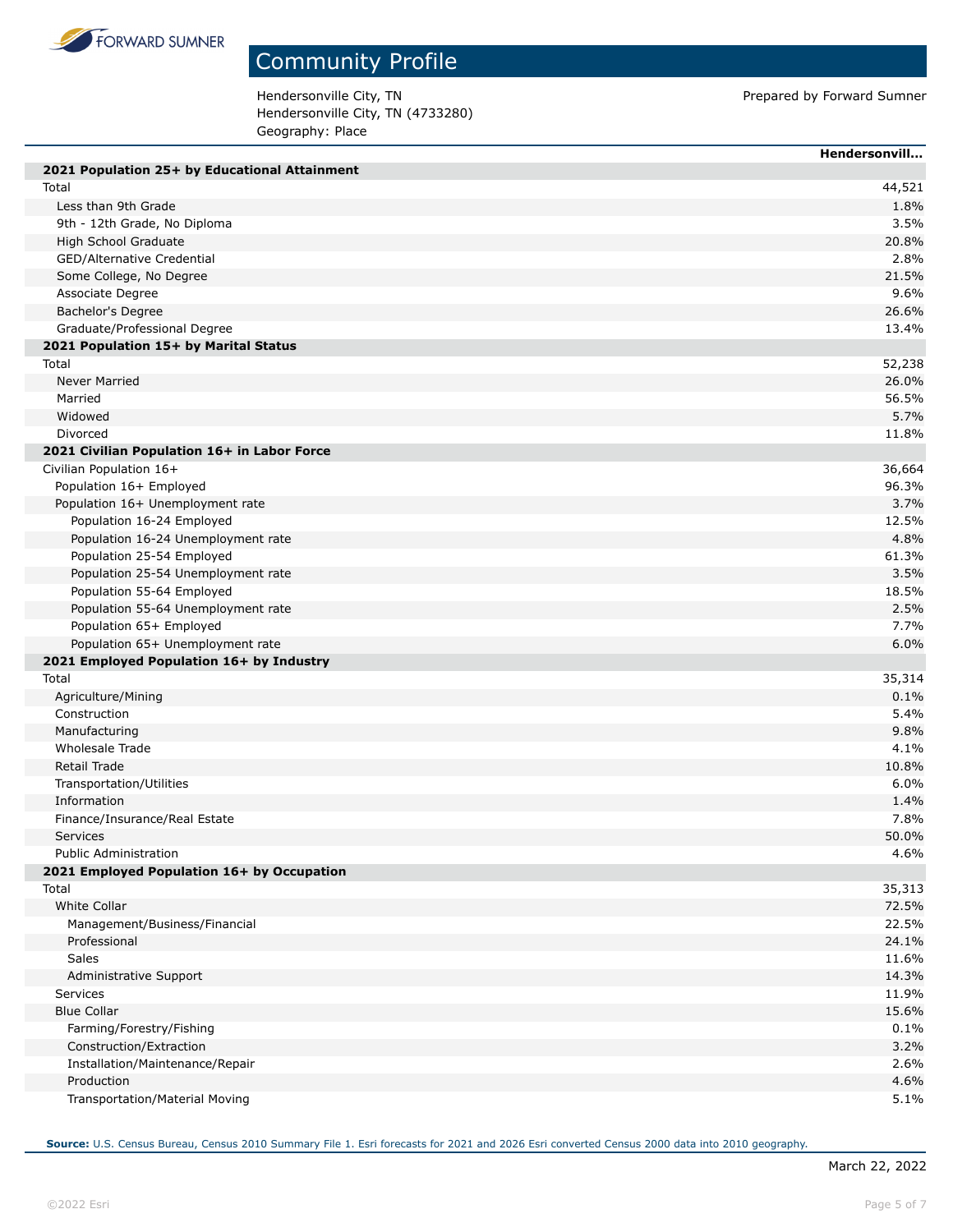

Hendersonville City, TN endersonville City, TN Hendersonville City, TN (4733280) Geography: Place

|                                               | Hendersonvill |
|-----------------------------------------------|---------------|
| 2010 Households by Type                       |               |
| Total                                         | 20,118        |
| Households with 1 Person                      | 24.4%         |
| Households with 2+ People                     | 75.6%         |
| Family Households                             | 70.8%         |
| Husband-wife Families                         | 55.7%         |
| With Related Children                         | 26.2%         |
| Other Family (No Spouse Present)              | 15.1%         |
| Other Family with Male Householder            | 3.9%          |
| With Related Children                         | 2.3%          |
| Other Family with Female Householder          | 11.1%         |
| With Related Children                         | 7.5%          |
| Nonfamily Households                          | 4.8%          |
| All Households with Children                  | 36.4%         |
| Multigenerational Households                  | 3.6%          |
| Unmarried Partner Households                  | 5.0%          |
| Male-female                                   | 4.4%          |
| Same-sex                                      | 0.6%          |
| 2010 Households by Size                       |               |
| Total                                         | 20,118        |
| 1 Person Household                            | 24.4%         |
| 2 Person Household                            | 34.2%         |
| 3 Person Household                            | 17.4%         |
| 4 Person Household                            | 14.8%         |
| 5 Person Household                            | 6.3%          |
| 6 Person Household                            | 1.9%          |
| 7 + Person Household                          | 1.0%          |
| 2010 Households by Tenure and Mortgage Status |               |
| Total                                         | 20,118        |
| Owner Occupied                                | 71.2%         |
| Owned with a Mortgage/Loan                    | 54.3%         |
| Owned Free and Clear                          | 16.8%         |
| Renter Occupied                               | 28.8%         |
| 2021 Affordability, Mortgage and Wealth       |               |
| Housing Affordability Index                   | 150           |
| Percent of Income for Mortgage                | 16.3%         |
| Wealth Index                                  | 123           |
| 2010 Housing Units By Urban/ Rural Status     |               |
| <b>Total Housing Units</b>                    | 21,550        |
| Housing Units Inside Urbanized Area           | 99.2%         |
| Housing Units Inside Urbanized Cluster        | 0.0%          |
| Rural Housing Units                           | 0.8%          |
| 2010 Population By Urban/ Rural Status        |               |
| <b>Total Population</b>                       | 51,377        |
| Population Inside Urbanized Area              | 99.1%         |
| Population Inside Urbanized Cluster           | 0.0%          |
| Rural Population                              | 0.9%          |
|                                               |               |

Data Note: Households with children include any households with people under age 18, related or not. Multigenerational households are families with 3 or more parentchild relationships. Unmarried partner households are usually classified as nonfamily households unless there is another member of the household related to the householder. Multigenerational and unmarried partner households are reported only to the tract level. Esri estimated block group data, which is used to estimate polygons or non-standard geography.